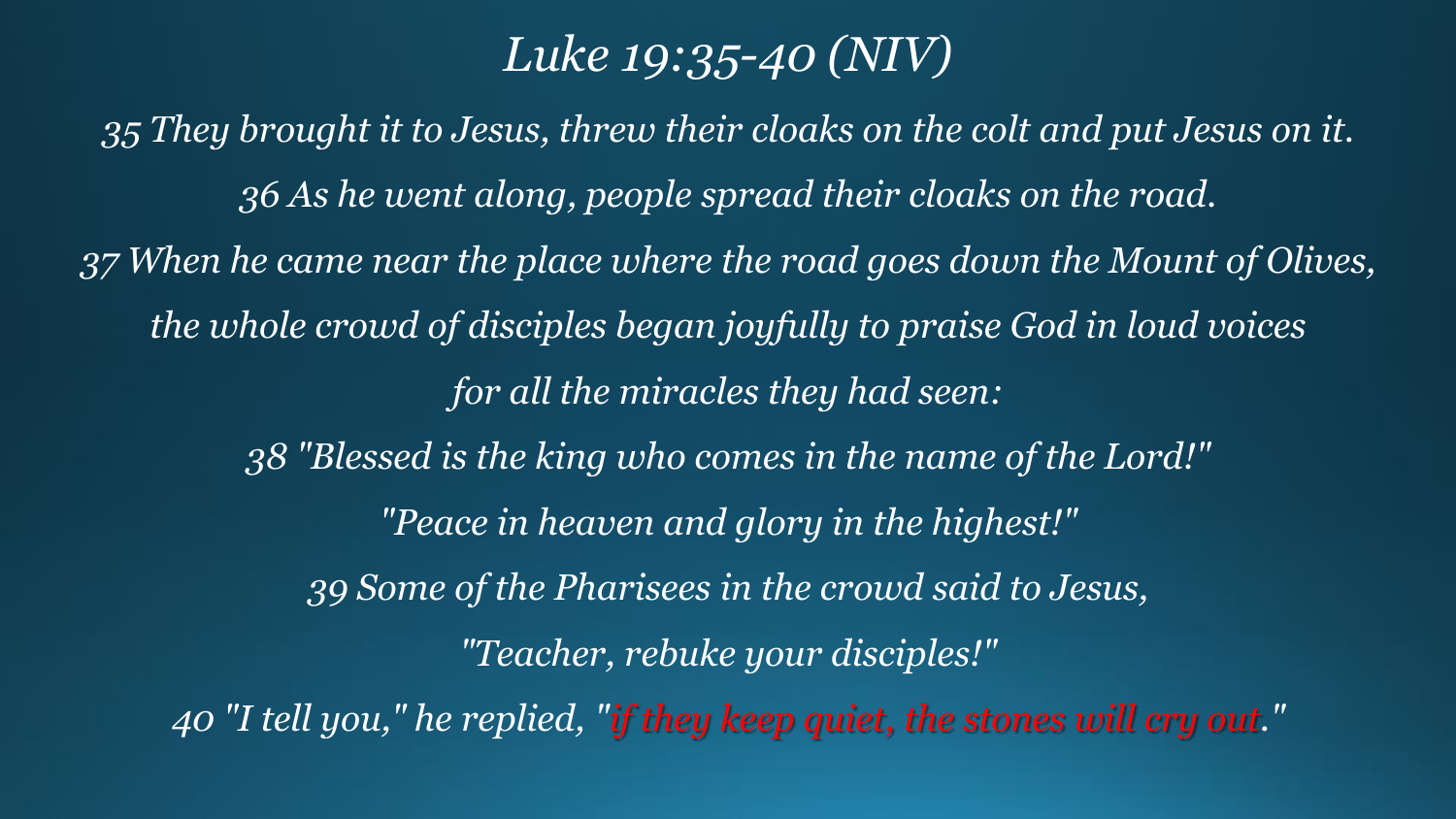# I Can't Help But Give Him Praise

Luke 19:35-40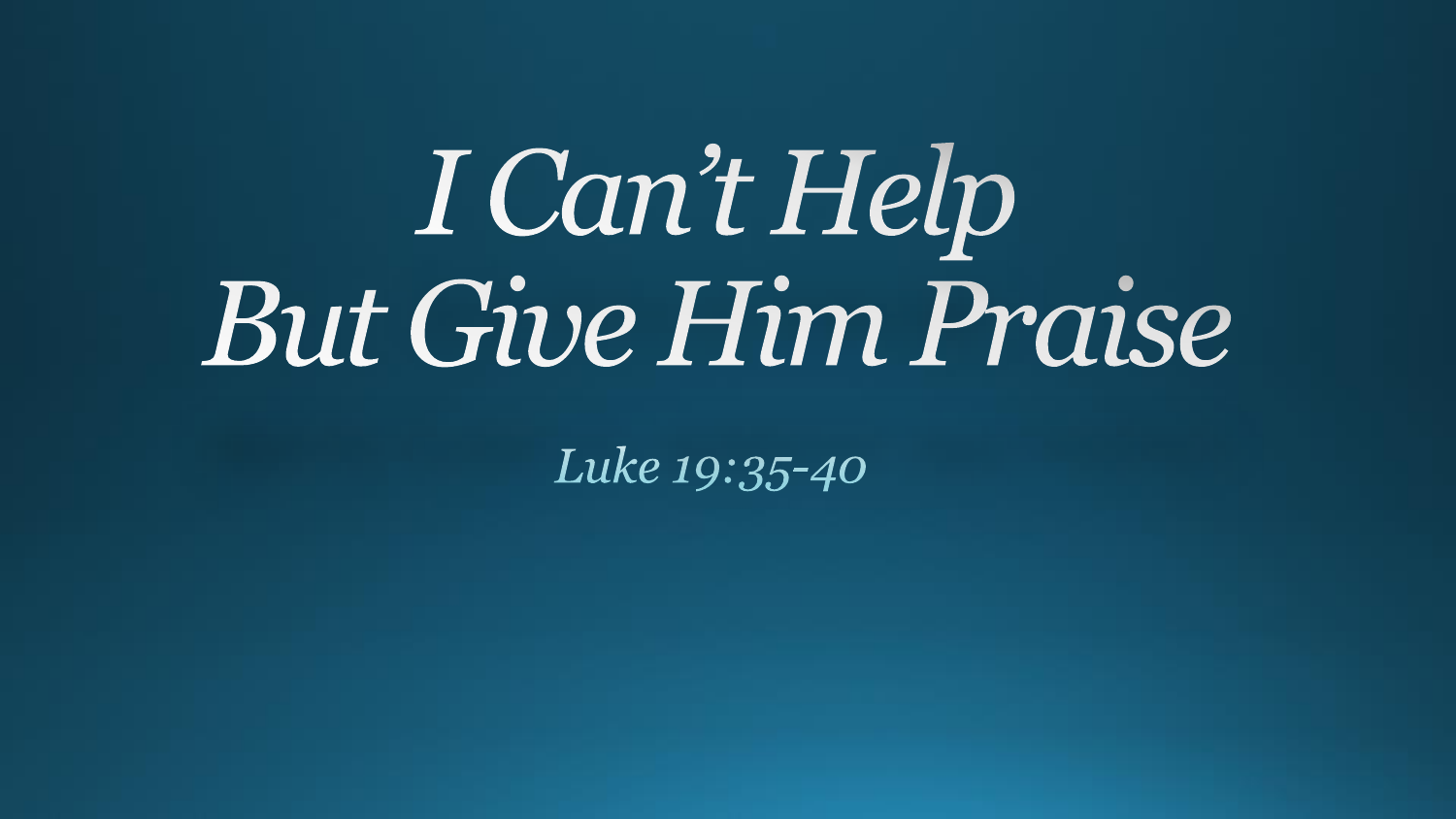# *Introduction*

*Jesus is on his way to Calvary… Jesus is nearing the end of His earthly assignment and he makes his triumphant entry into Jerusalem As he travels THE CROWDS begin to gather… This is what arrested my attention… Let's Examine this crowd…*

*There are those in the crowd who follow because of <i>CURIOSITY*... *They had heard about his messages, about his miracles, and about his ministry Their curiosity attracted them to the crowd*

*Then there are those in the crowd who follow because of <i>CONSPIRACY*... *They are following him, always seeking to conspire and collaborate against him They were threatened by his power, his purpose and his popularity Their continous conspiracy attracted them to the crowd*

*Then there are those in the crowd who follow because of THEY CAN'T HELP IT... They have had an encounter with him that they can't explain... They are not curious or conspiring… They are convicted and convinced That can't NOBODY DO THEM LIKE JESUS…*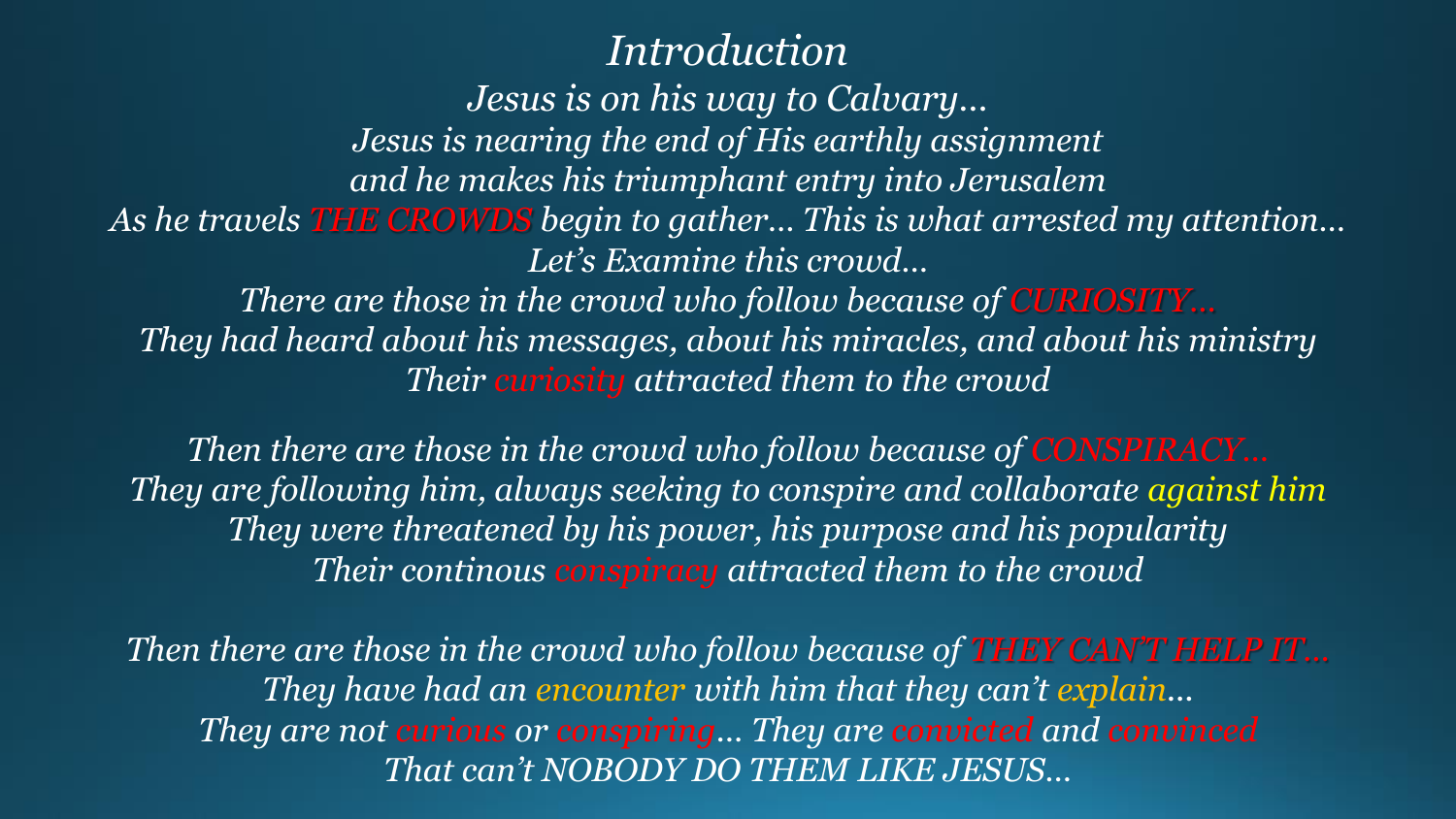# *Introduction*

*I have discovered that this crowd that is gathered for Jesus' triumphant entry Is not unique or exclusive…*

*In every crowd, In every gathering, In every following You will have people who respond and react to Jesus in different ways…*

*For some they respond to Jesus….Only when he does what aligns with their plans Motto: If God is good… I will praise Him all the time… I will bless him at that time*

*For some they respond to Jesus with debate questions….They are always trying to go against his will, against his ways, and against his word… They question everything Motto: If You can convince me, I will believe… But I still have questions*

*For some they respond to Jesus because that seems like the popular thing to do They don't really know him, but they don't want to go against the crowd Motto: I'd rather be safe than sorry*

*Then there are those like Me… I Can't Help But Give Him Praise I have enough evidence to know HE IS THE ONLY ONE I have made up my mind To LIVE IS CHRIST and TO DIE IS GAIN*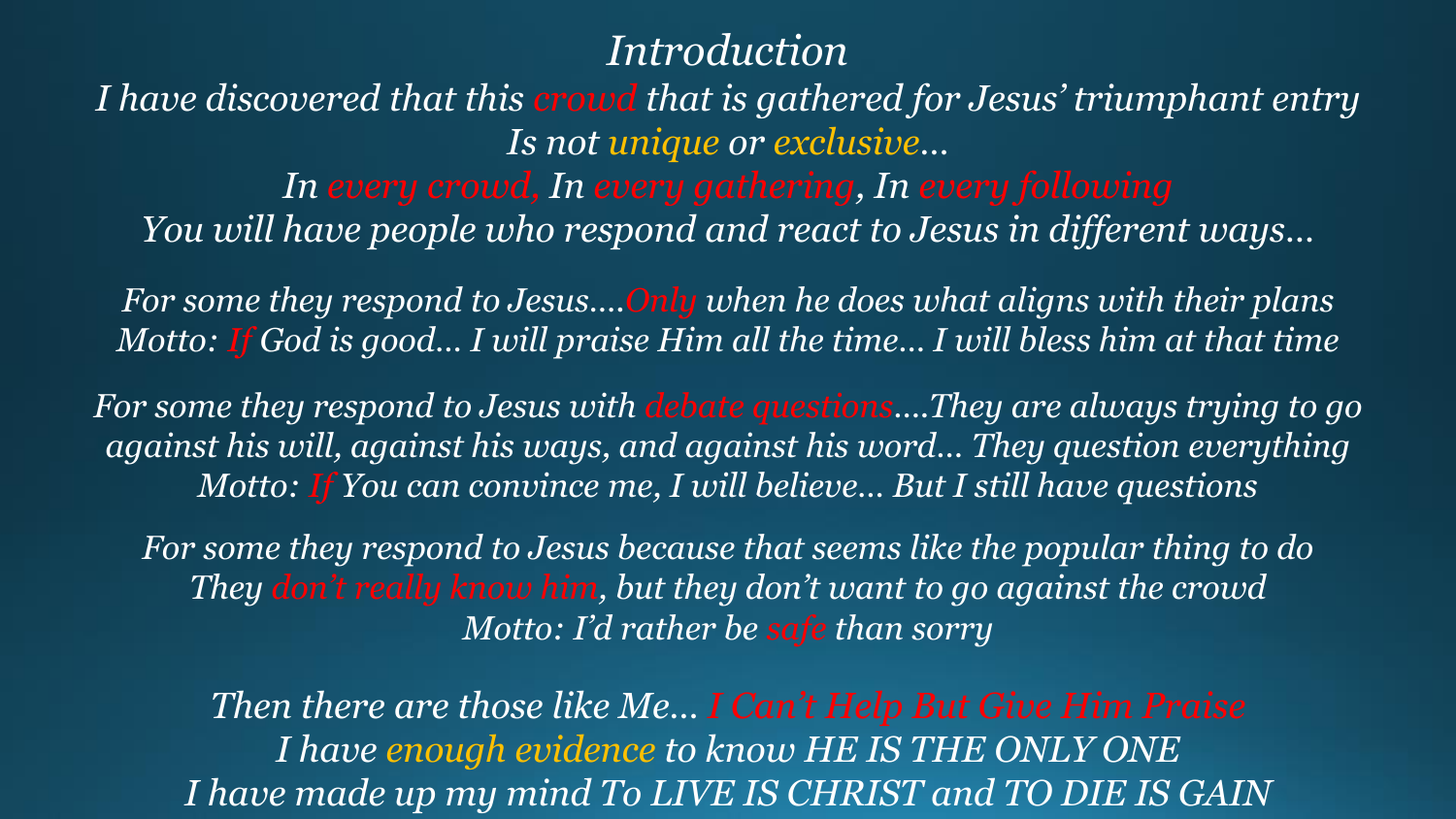# *Introduction Even in the midst of a Global Pandemic…*

*Despite not being able to gather in the Sanctuary*

*Despite the Death, Disease, and Disasters that we've faced*

*For some they struggle with giving God praise in the midst of this… For some they struggle with why a God who loves his people would allow this… For some they struggle with God's plan, God's purpose, and God's procedures For some they struggle with the idea of worshiping virtually…*

*And they ask me Pastor Ellison, How can you STILL PRAISE HIM In the Midst Of It All Let me tell you a few reasons*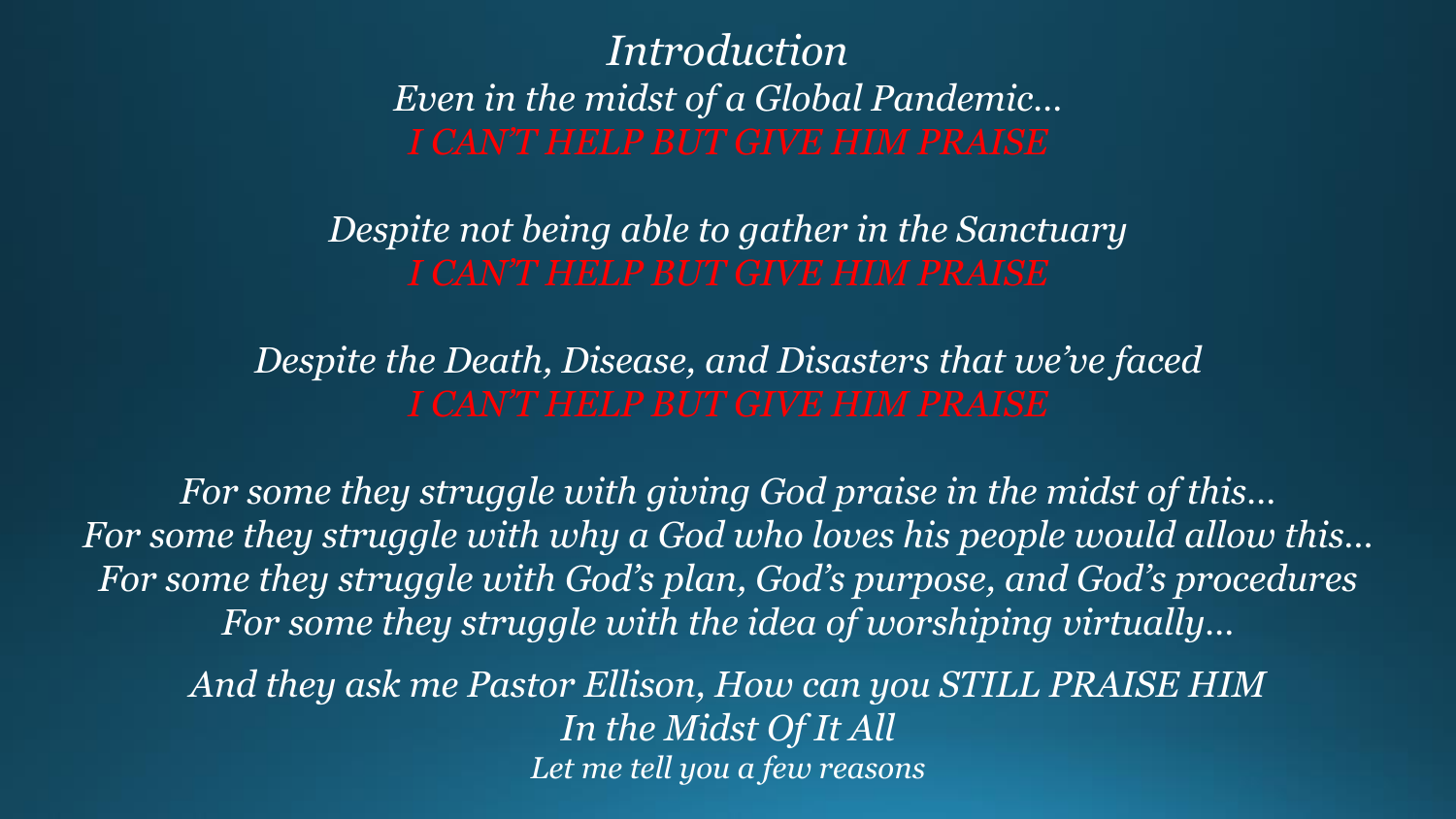#### **Praise Him Because Of What I Heard** *Luke 19:38 (NIV) 38 "Blessed is the king who comes in the name of the Lord!" "Peace in heaven and glory in the highest!"*

*There were some dedicated disciples in the crowd who were familiar with the Old Testament… They have heard the prophet talk about HIM who is to COME… They had read in Zechariah 9:9 9 Rejoice, O people of Zion! Shout in triumph, O people of Jerusalem! Look, your king is coming to you. He is righteous and victorious, yet he is humble, riding on a donkey— riding on a donkey's colt.* 

*They had HEARD that their King, their Savior, and their Redeemer was coming to deliver them from their situation… What they heard in his Word and now it was coming to pass… They had been PROMISED a lively hope… And now they have an EXPECTATION of what they heard*

*When we read the Scriptures, When we read the Bible, When we read God's Holy Word It develops an EXPECTATION ~ It produces a Hope That what He said, He will perform… They had heard a Word and now they are praising him with HOPE The word HOPE means to EXPECT. Hope is not wishful thinking, or some pie-in- the- sky dream. It is a mindset ~ It is an attitude ~It is a privilege we have as children of God THEY HEARD IT, THEY BELIEVED IT, now THEY ARE PRAISING HIM*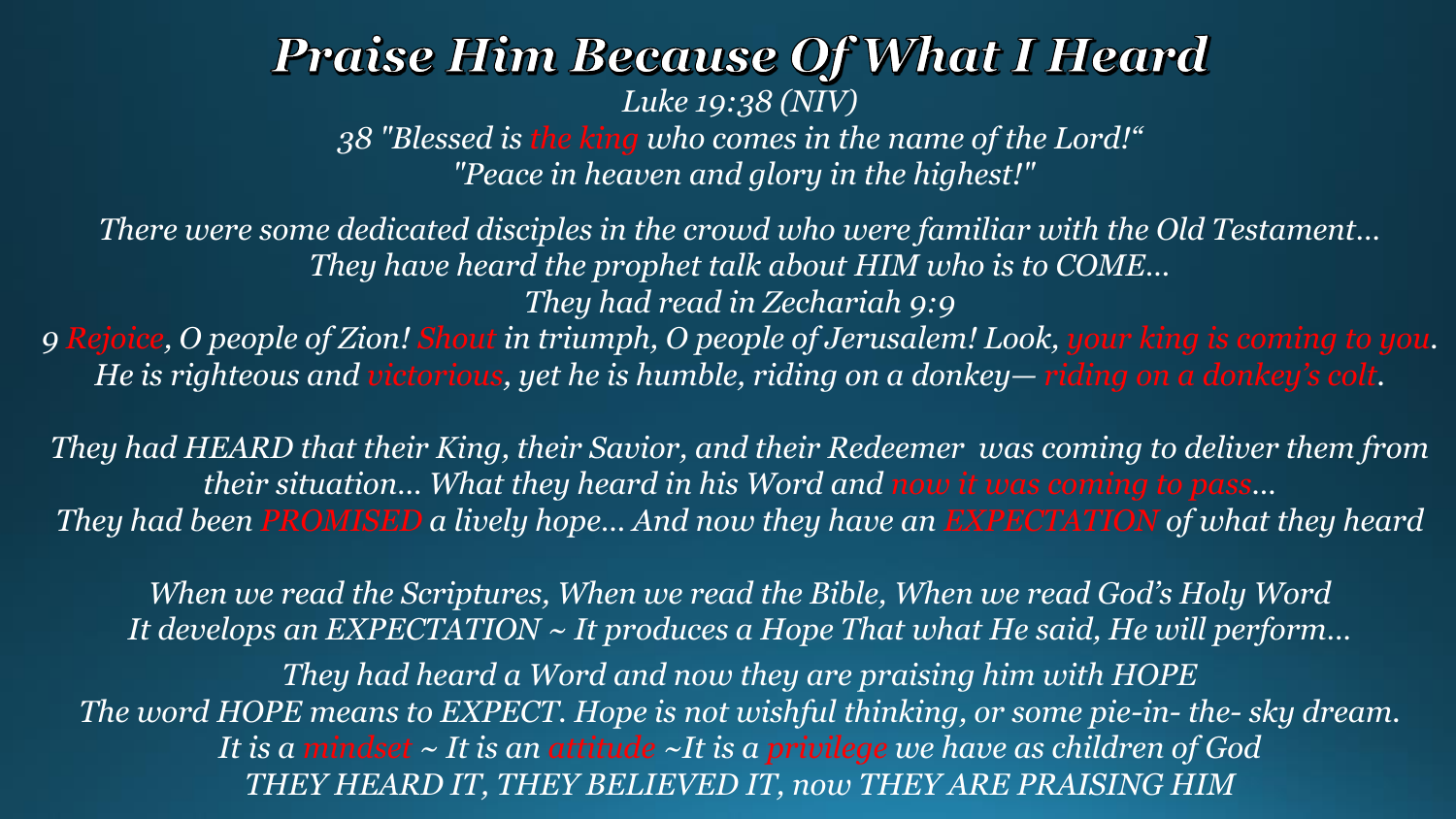#### **Praise Him Because Of What I Heard** *Luke 19:38 (NIV) 38 "Blessed is the king who comes in the name of the Lord!" "Peace in heaven and glory in the highest!"*

*That's Important This Morning Because We need to start expecting something from God. We need to wake up every morning expecting God to move in our life. We need to expect God's favor, His love, and guidance. We need to expect God to open the right doors and close the wrong ones.* 

*The problem is many of us expect bad things to happen rather than good things. When something goes wrong, the first thing that comes out of our mouths is- "I knew this would happen"* 

*This Crowd of Disciples had HEARD in HIS WORD would God WOULD DO And this caused them to REJOICE And this caused them to PRAISE HIM And this caused them to BOW IN ADORATION*

*What you've HEARD in the WORD should produce an EXPECTATION*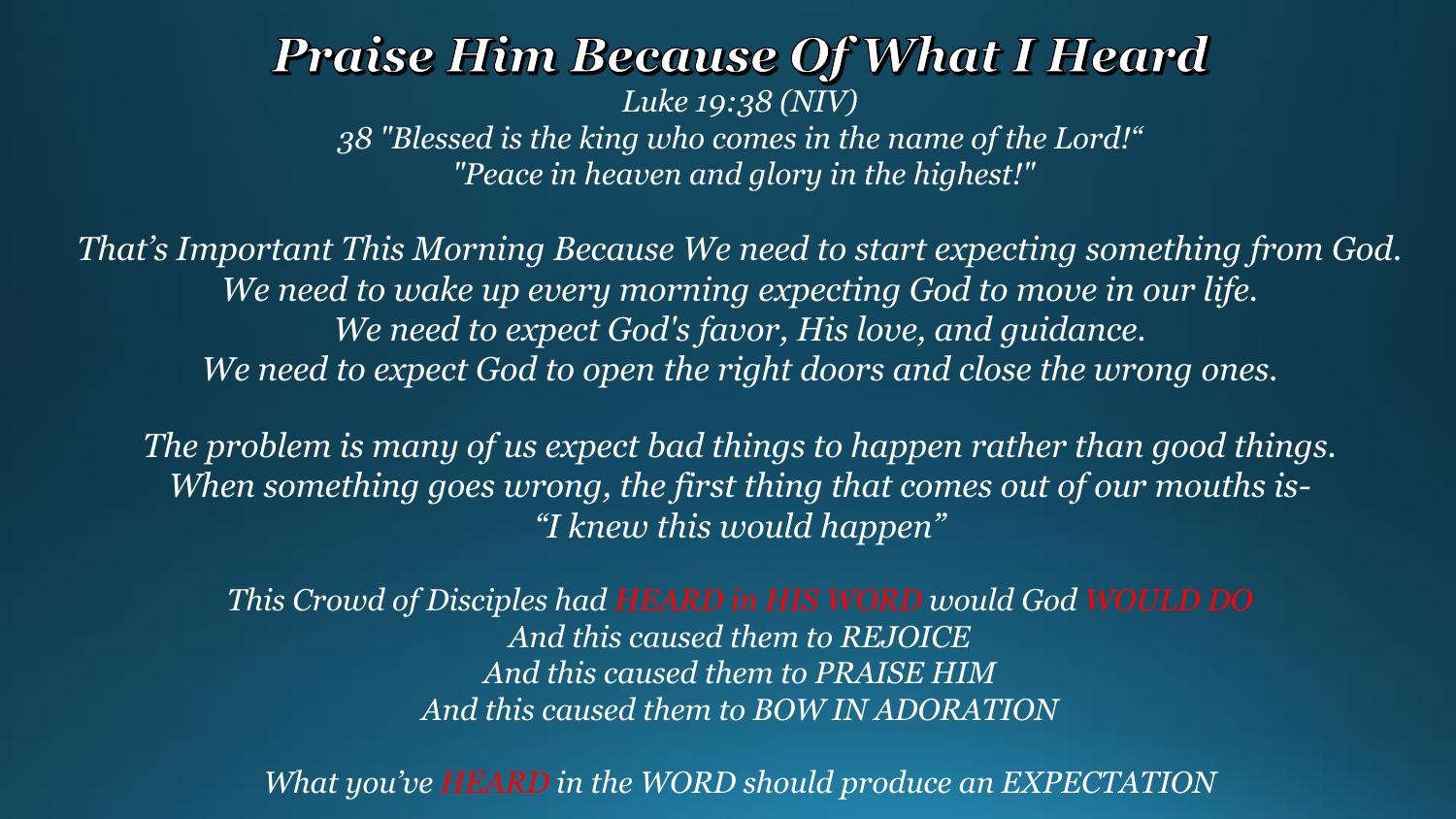# **Praise Him Because Of What I Heard**

*3 John 1:2 ~ Beloved, I pray that in all respects you may prosper and be in good health, just as your soul prospers. James 5:15 ~ And the prayer of faith will save the one who is sick, and the Lord will raise him up. Psalm 41:3 ~ The LORD will sustain him on his sickbed and restore him from his bed of illness. Isaiah 53:5 ~ But He was wounded for our transgressions, He was bruised for our iniquities; The chastisement for our peace was upon Him, And by His stripes we are healed.* 

*Joel 2:25 ~ "So I will restore to you the years that the swarming locust has eaten.. Jeremiah 30:17 ~ For I will restore health to you, and your wounds I will heal, declares the Lord 1 Peter 5:10 ~ And after you have suffered a little while, the God of all grace, who has called you to his eternal glory in Christ, will himself restore, confirm, strengthen, and establish you. Therefore, I am EXPECTING God to give me RESTORATION*

*Isaiah 41:10 ~ Fear not, for I am with you; be not dismayed, for I am your God; I will strengthen you, I will help you, I will uphold you with my righteous right hand. Psalm 121:5 ~ The Lord is thy keeper… Jude 1:24 ~ Now unto him that is able to keep you from falling, Therefore, I am EXPECTING God to Keep Me*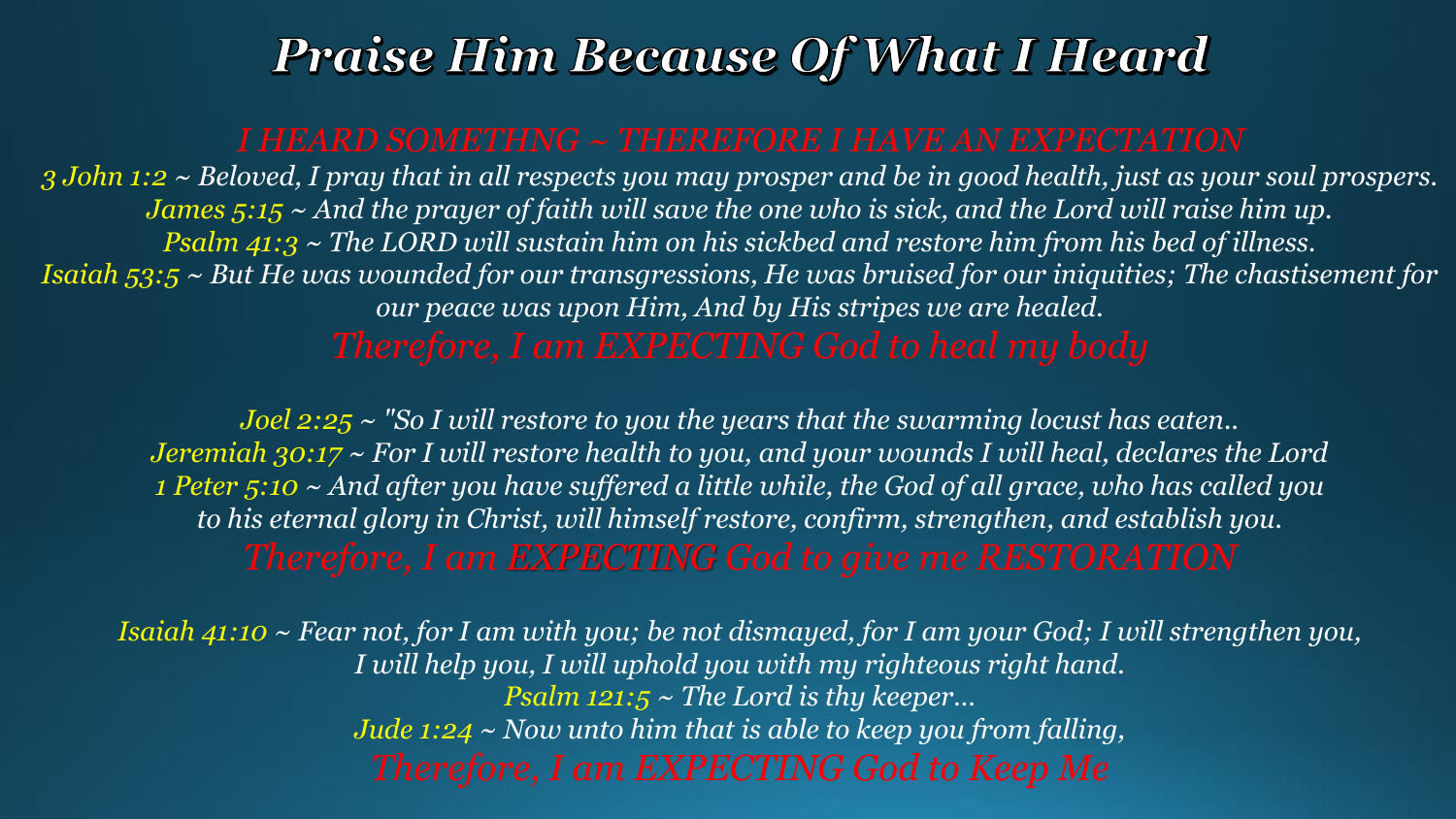# **Praise Him Because Of What I Heard**

*YOU HEARD SOMETHNG ~ THEREFORE YOU SHOULD HAVE AN EXPECTATION*

# *Haven't You HEARD….*

*Now to Him who is able to do exceedingly abundantly above all that we ask or think, according to the power that works in us,*

*And my God shall supply all your need according to his riches in glory by Christ Jesus.*

*The Lord is My Shepherd I Shall Not Want*

*God Is My Refuge and Strength, A Very Present Help In Time of Trouble*

*Eyes have not seen, Ears have not heard, neither has it entered into the hearts of men The good things that God has in store…*

*Because of What I Heard… I Can't Help But Praise Him*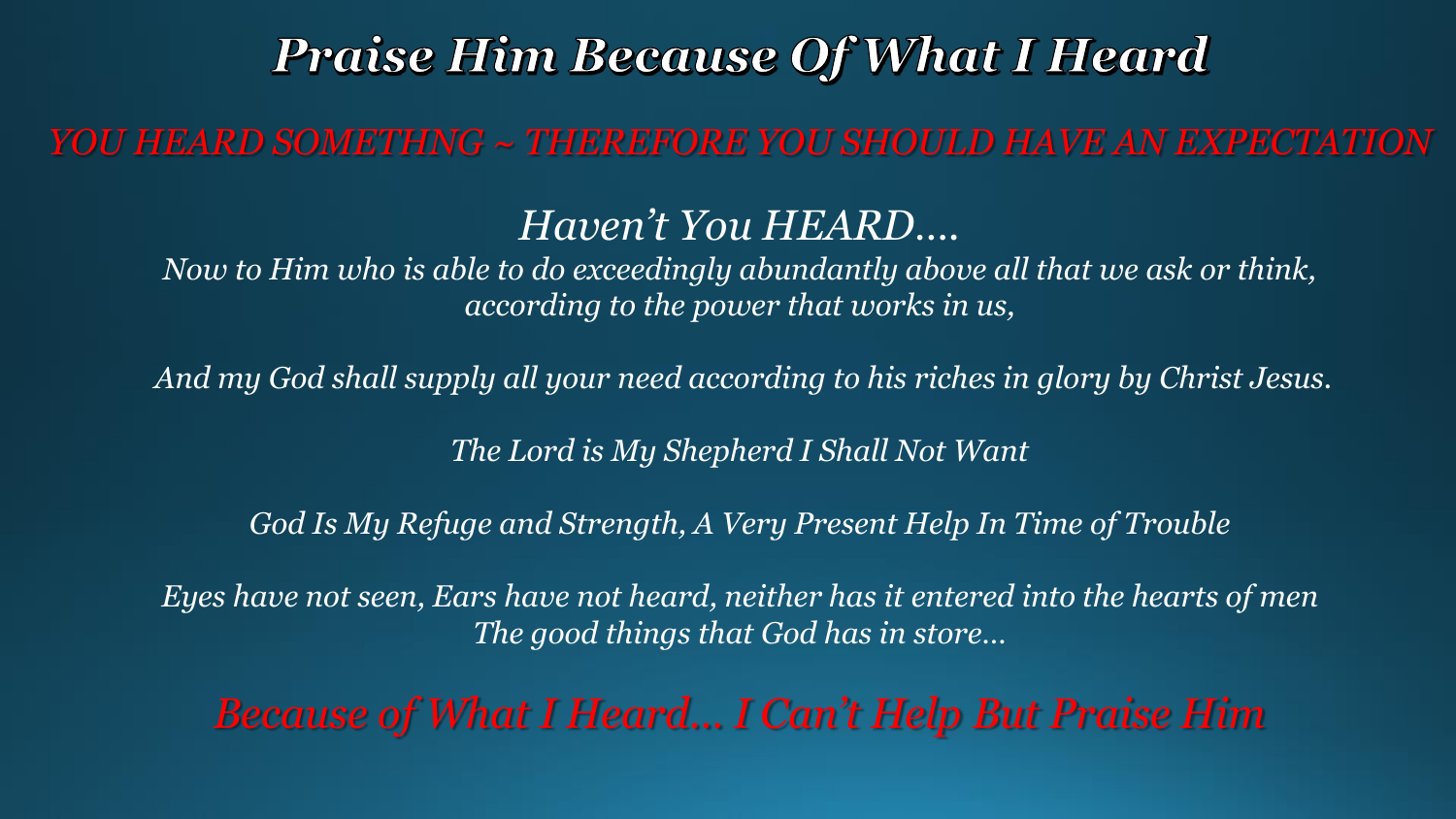# **Praise Him Because Of What I Have Seen** *Luke 19:37 (NIV)*

*37 When he came near the place where the road goes down the Mount of Olives, the whole crowd of disciples began joyfully to praise God in loud voices for ALL THE MIRACLES THEY HAD SEEN…*

*No doubt there were those in the crowd who had been delivered from some things… There were those in the crowd who had been changed by his ministry…* 

*Someone had seen him heal the Woman with issue of blood…. Someone was in the crowd when he gave Blind Bartimeas his sight… Someone was in the crowd who watched the Man at the pool of Bethesda take up his bed and walk Someone was in the crowd who was part of the funeral processional for Widow's Son at Nain Someone was in the crowd who celebrated with Lazarus, Mary, and Martha after he was raised up Someone was in the crowd who watched the Paralyzed Man come down through roof Someone was in the crowd who watched knew One of the Ten Lepers who forgot to say thank you… Someone was in the crowd who witnessed the feeding of the 5000 with 2 fish and five loaves*

*So, Because of what they had seen, They began to PRAISE JESUS with a loud voice They had witnessed his wanders and felt he was worthy of adoration and praise*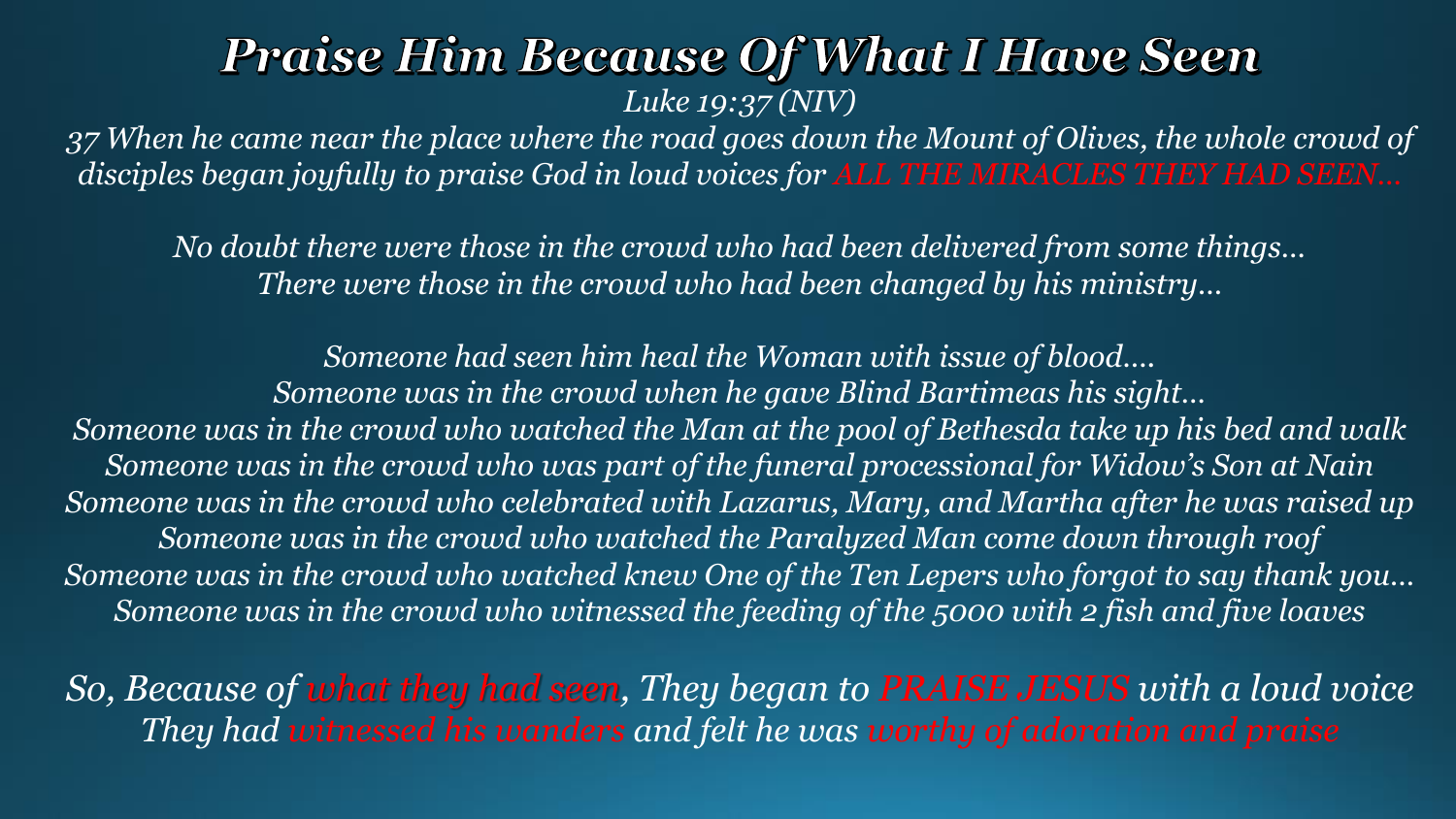# **Praise Him Because Of What I Have Seen** *Luke 19:37 (NIV)*

*37 When he came near the place where the road goes down the Mount of Olives, the whole crowd of disciples began joyfully to praise God in loud voices for ALL THE MIRACLES THEY HAD SEEN…*

*Somebody in this virtual crowd today, can testify just like this crowd in the text… I have experienced him for myself… There are some things that God has done for you this morning…*

> *You have SEEN GOD make ways out of no way You have SEEN GOD turn your life around You have SEEN GOD bring you through You have SEEN GOD heal your body You have SEEN GOD restore your joy*

*You have a reason to shout this morning… You Have SEEN GOD Do The SUPERNATURAL*

*I Just Believe If You Have Seen Something ~ Then You Should Say Something…. You have a responsibility to praise HIM this morning…Let the redeemed of the Lord SAY SO… Make a JOYFUL NOISE unto the Lord…Let everything that has breath PRAISE THE LORD…*

*BECAUSE OF WHAT I HAVE SEEN ~ I CAN'T HELP BUT PRAISE HIM*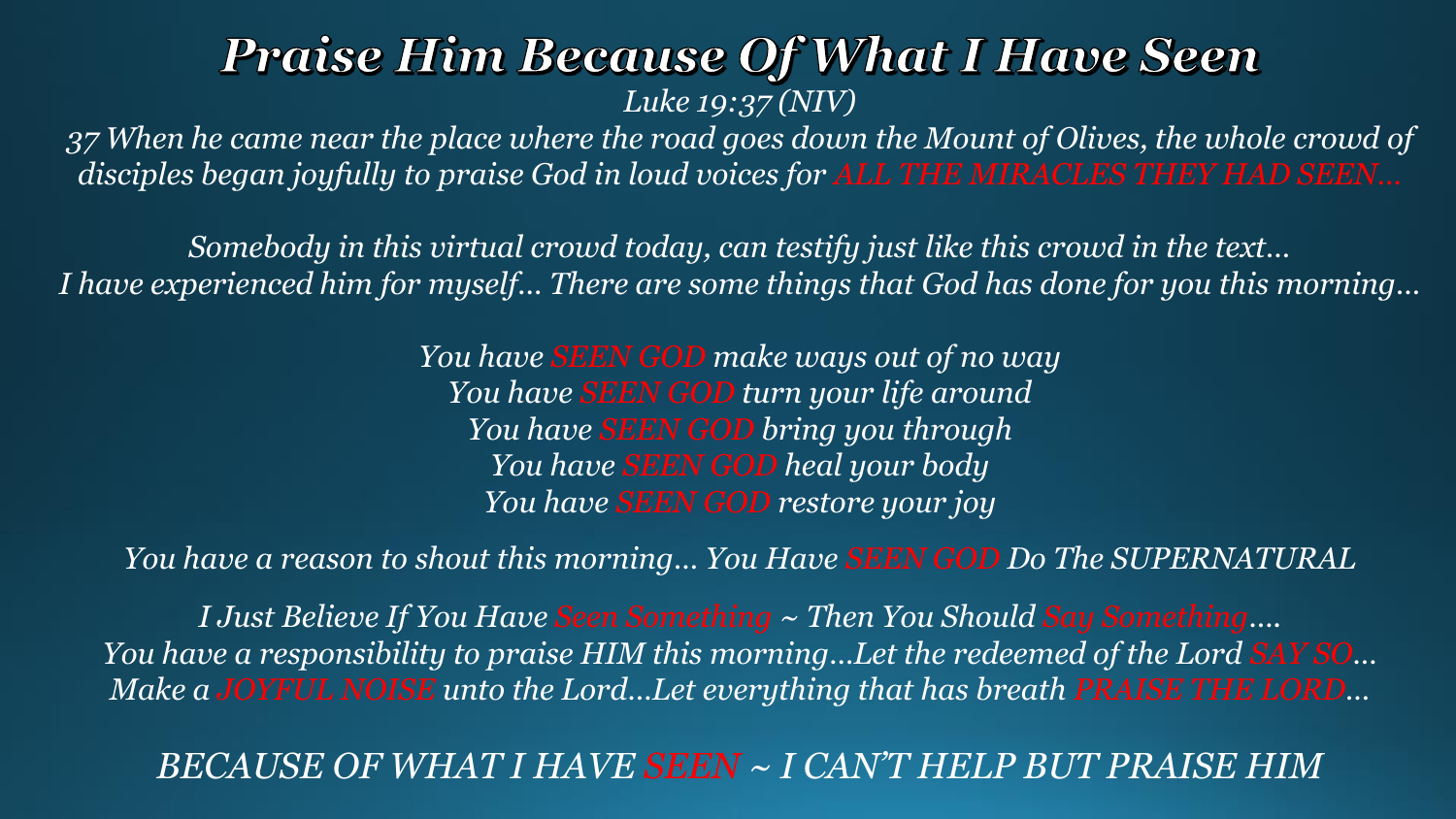# **Praise Him Because Of What I Know** *Matthew 21:10-11 (NIV)*

*10 When Jesus entered Jerusalem, the whole city was stirred and asked, "WHO IS THIS?" 11 The crowds answered, "This is Jesus, the prophet from Nazareth in Galilee."* 

*This represents the crowd who make noise because they are excited, but not educated… You do know that some people's praise is more performing arts rather than pure praise…* Paul says, they have a ZEAL of God, but not according to KNOWLEDGE/EXPERIENCE

*What good is it…to come to church and be jamming' but don't have any joy… What good is it…to come to church and get your PRAISE ON, but don't have any peace… What good is it… to come to church and get CRUNK, but never feel comforted What good is it… to come to church and constantly SHOUT, but never renew your strength*

*Your Praise Should Not Be Based On A Feeling ~ It Should Be Based On Your Faith I Have Faith to do the impossible, to see the invisible Faith that Can Conquer Anything*

*Because of What I KNOW ~ I Can't Help Myself*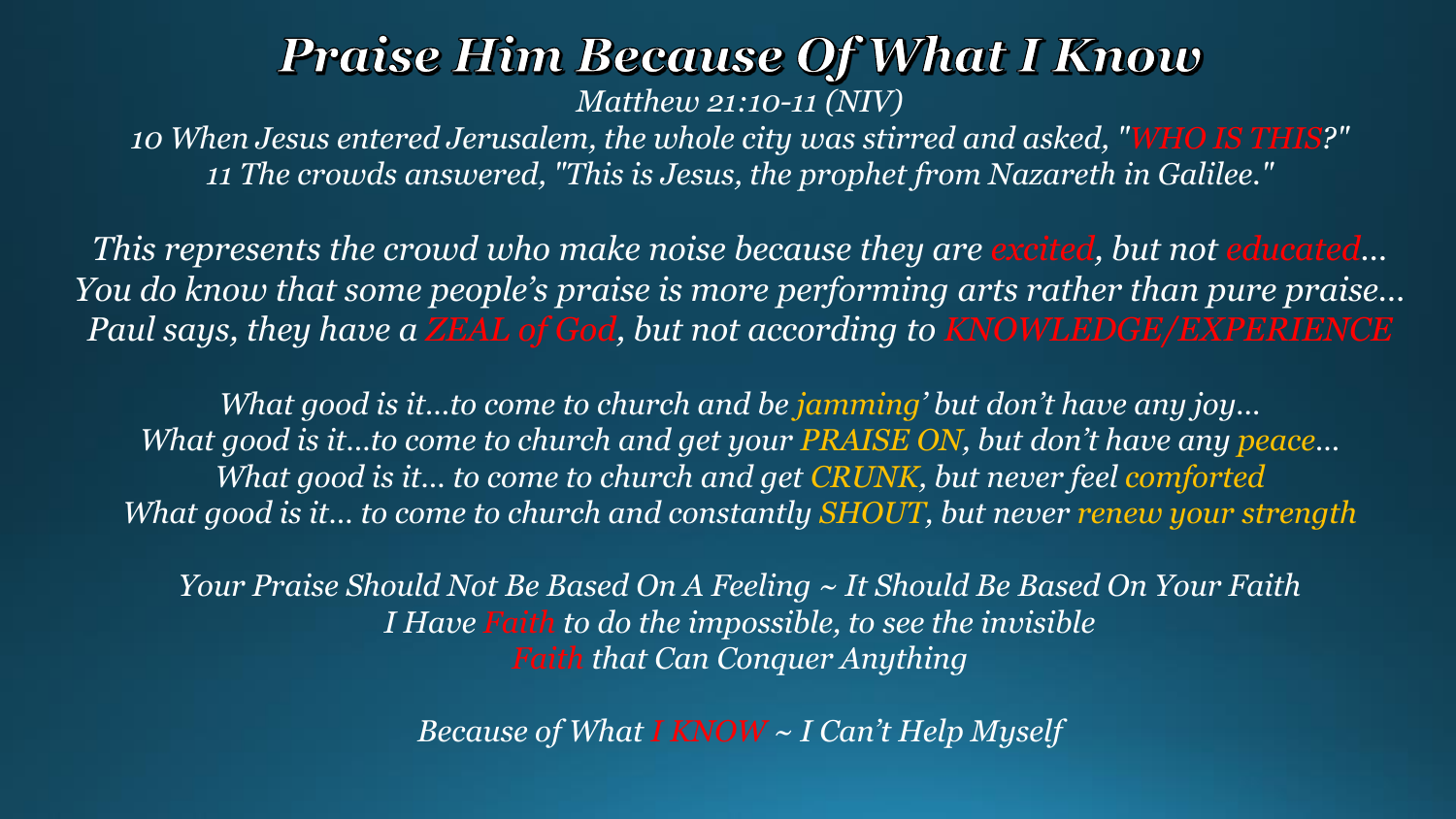#### **Praise Him Because Of What I Know** *Matthew 21:10-11 (NIV)*

*10 When Jesus entered Jerusalem, the whole city was stirred and asked, "WHO IS THIS?" 11 The crowds answered, "This is Jesus, the prophet from Nazareth in Galilee."* 

*But this morning, you have a PRAISE on the inside ~ not just about excitement, empty enthusiasm… But you have a zeal according to knowledge…You KNOW WHO HE IS….*

> *You KNOW that He Is ~ Jehovah-Jirah (The Lord Who Provides) You KNOW that He Is ~ Jehovah Shalom (The Lord Is My Peace) You KNOW that He Is ~ Jehovah Rapha (The Lord That Heals) You KNOW that He Is ~ Jehovah Shammah (The Lord Is Always There)*

*You Are Praising Him Because Of What You KNOW He is The Way When there seems to be no way He is Your Joy in a Time of Sorrow He is Your Shelter in the Time of Storm… He is Your EVERYTHING*

*Praise Him Because Of What I KNOW….*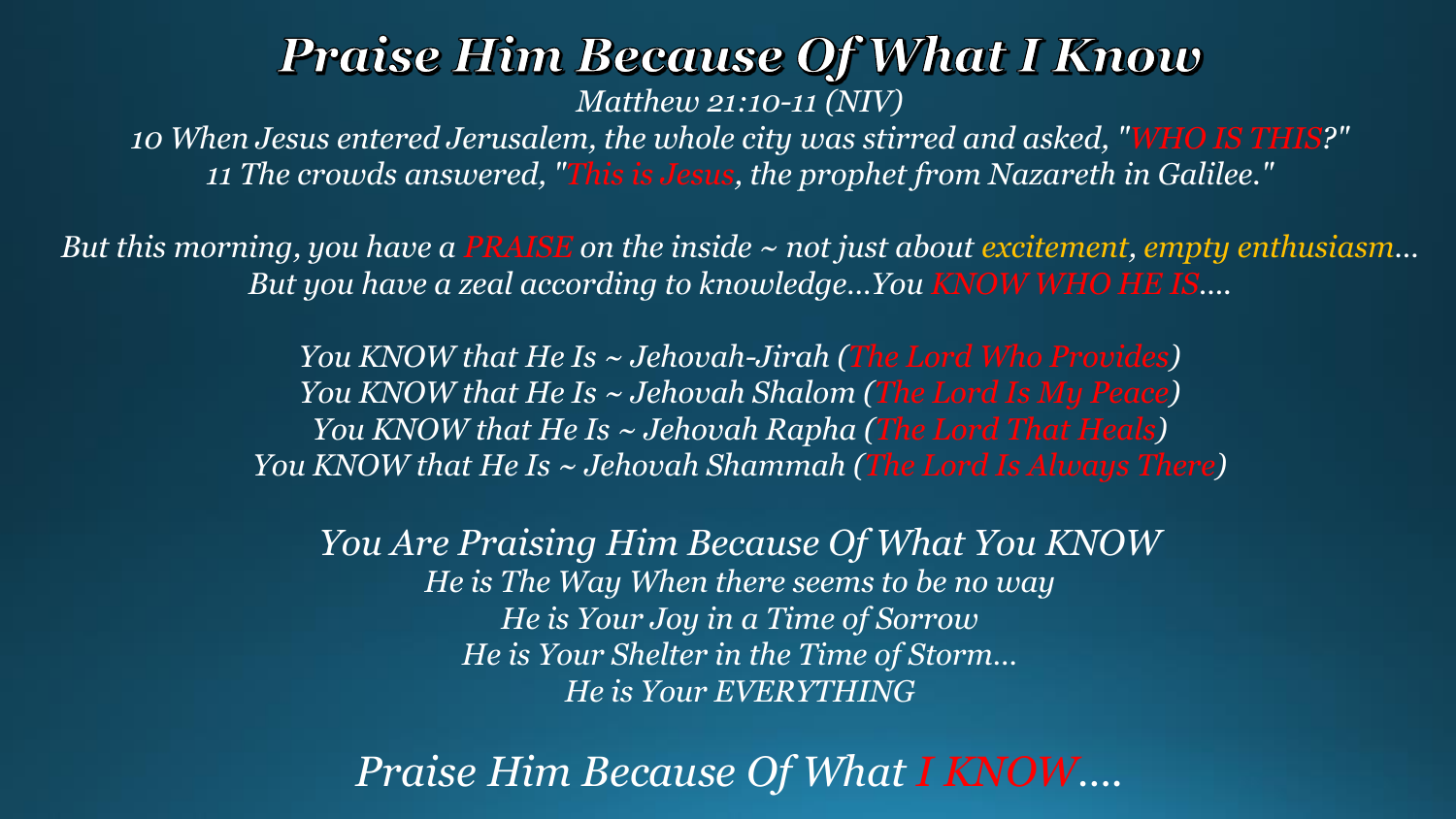# *Conclusion Word of Caution Not everyone will be excited about Your Praise There are still Members of the IT DON'T TAKE ALL THAT COMMITTEE*

*Jesus experienced this in the text… "Rebuke your disciples for saying things like this…." Look at what he says…"If they keep quiet, the stones will cry out"*

*This made me ask the question, why would stones cry out in Jesus' presence Upon further investigation, there are some stones that have seen, heard, and know some things….*

*Exodus 12 ~ The Stone that Moses spoke to and WATER came out of it… Joshua 4 ~ The 12 stones who watched the rivers open up, so God's people could walk across on dry ground Mark 5 ~ There were these stones that the man in the graveyard used to cut himself until he met Jesus John 8 ~ There were these stones that they were prepared for the woman caught in adultery, shown mercy John 11 ~ Stone that was at the entrance of Lazarus grave, heard Jesus speak Life to a dead situation Matthew 28 ~ There was a stone that the angel was sitting on when he said, He Is Not Here, He Has Risen*

*But I Don't Need Any Stones Crying Out For Me….. I Have A Reason To Praise Him For Myself*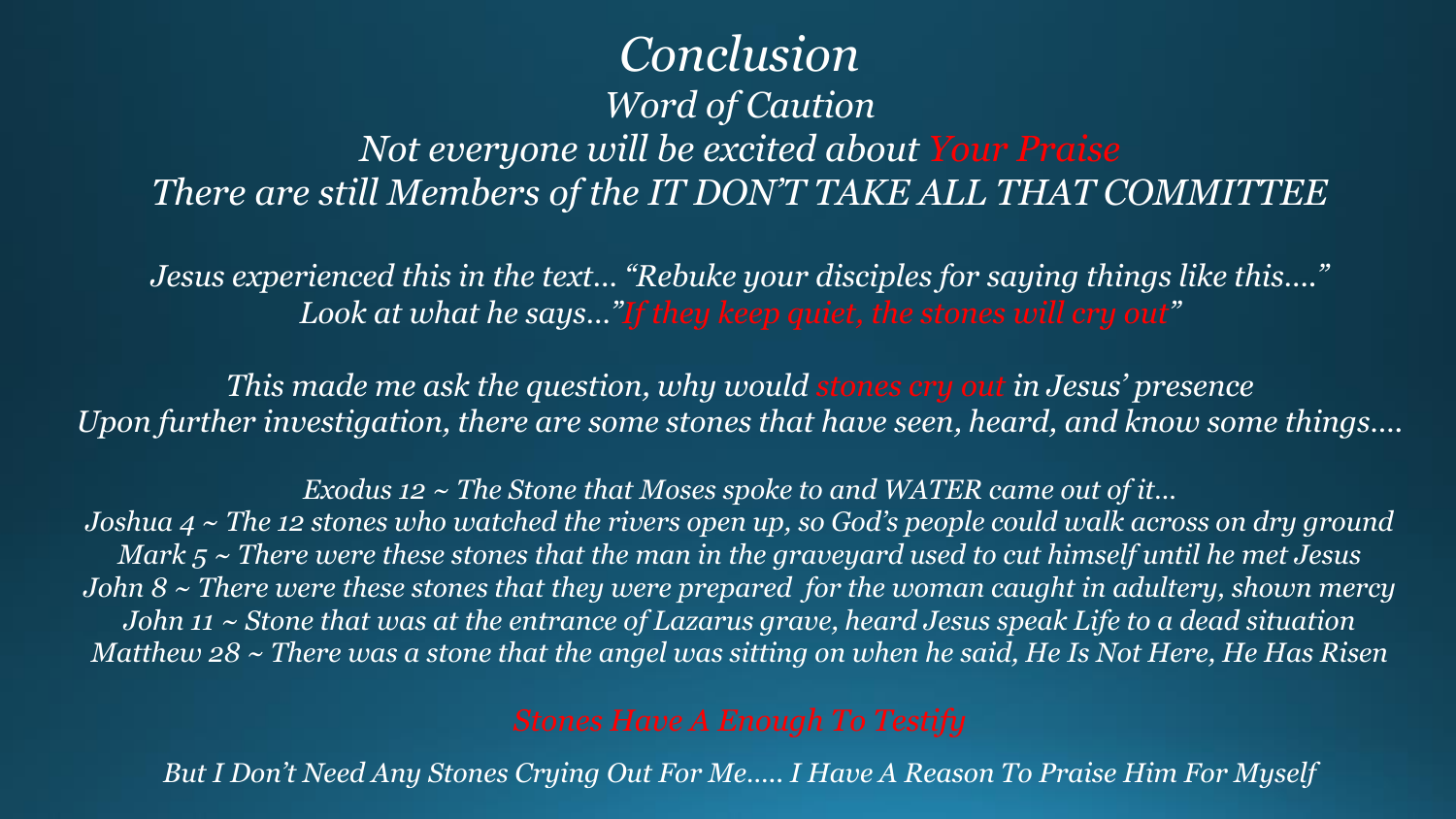## *Conclusion*

*If I don't have a dime in my pocket If they repossess my car If they foreclose on my house….* 

*If I Don't Get The Healing If I Don't Get The Promotion If I Don't Get The Increase*

*I don't measure the goodness of God based on material things I have Joy That The World Can't Give I have Peace That Surpasses All Understanding After All I've Been Through ~ I'm Still In My Right Mind As Much As I Have Disappointed Him ~ He Still Keeps Making A Way For Me*

*Songwriter said it Like This….*

*For Every Mountain, You Brought Me Over ~ For Every Trial You Seen Me Through For Every Blessing, Hallelujah, For This I Give You PRAISE….*